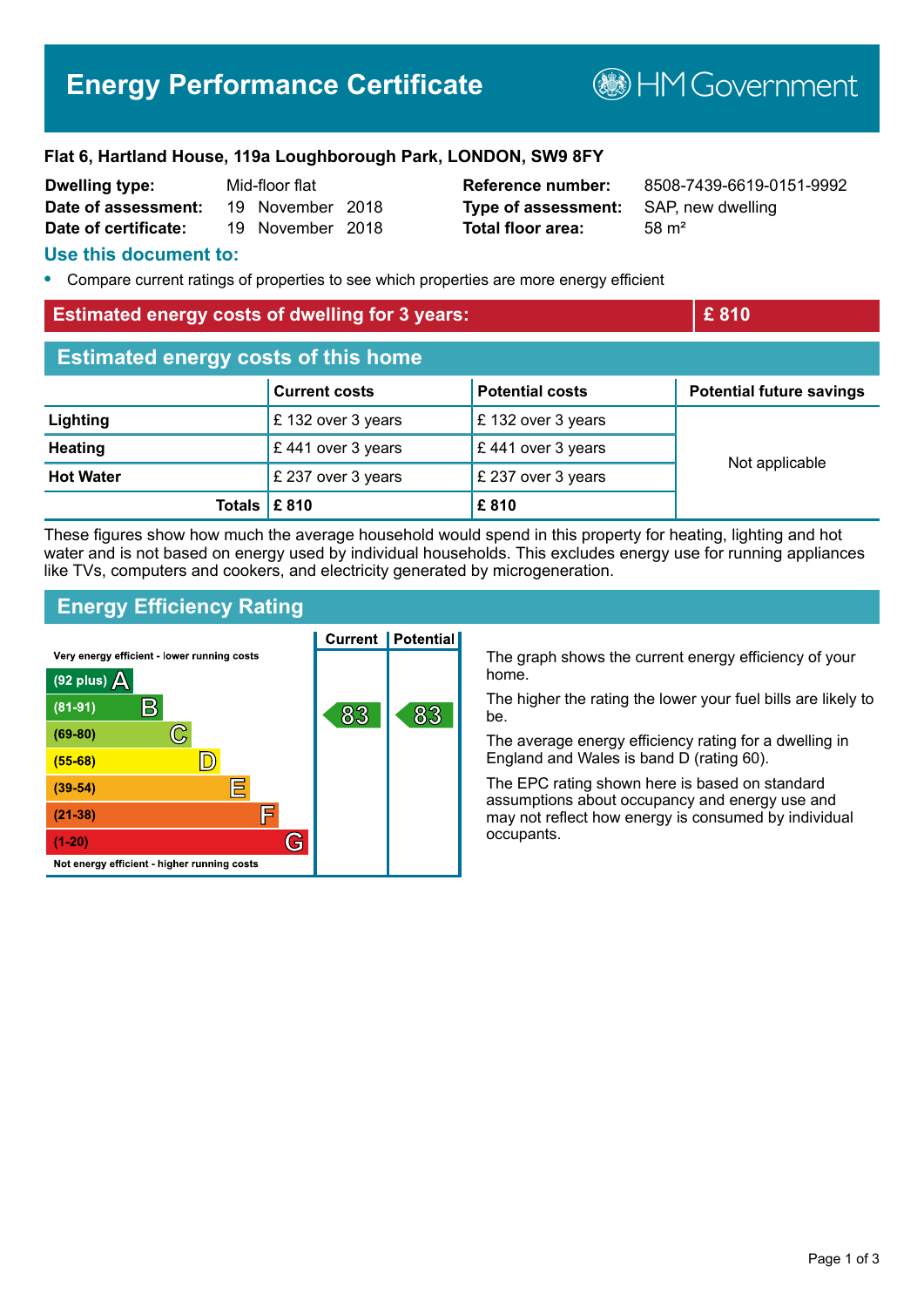Flat 6, Hartland House, 119a Loughborough Park, LONDON, SW9 8FY

### 19 November 2018 RRN: 8508-7439-6619-0151-9992

**Energy Performance Certificate**

# **Summary of this home's energy performance related features**

| <b>Element</b>        | <b>Description</b>                                                         | <b>Energy Efficiency</b> |
|-----------------------|----------------------------------------------------------------------------|--------------------------|
| Walls                 | Average thermal transmittance 0.17 W/m <sup>2</sup> K                      | *****                    |
| Roof                  | (other premises above)                                                     |                          |
| Floor                 | Average thermal transmittance 0.13 W/m <sup>2</sup> K                      | *****                    |
| <b>Windows</b>        | High performance glazing                                                   | *****                    |
| Main heating          | Community scheme                                                           | *****                    |
| Main heating controls | Charging system linked to use of community heating, programmer<br>and TRVs | ★★★★☆                    |
| Secondary heating     | None                                                                       |                          |
| Hot water             | Community scheme                                                           | *****                    |
| Lighting              | Low energy lighting in all fixed outlets                                   | *****                    |
| Air tightness         | Air permeability 4.2 m <sup>3</sup> /h.m <sup>2</sup> (as tested)          | ★★★★☆                    |

Thermal transmittance is a measure of the rate of heat loss through a building element; the lower the value the better the energy performance.

Air permeability is a measure of the air tightness of a building; the lower the value the better the air tightness.

Current primary energy use per square metre of floor area: 55 kWh/m² per year

## **Low and zero carbon energy sources**

Low and zero carbon energy sources are sources of energy that release either very little or no carbon dioxide into the atmosphere when they are used. Installing these sources may help reduce energy bills as well as cutting carbon. The following low or zero carbon energy sources are provided for this home:

**•** Combined heat and power

# **Your home's heat demand**

This table shows the energy used for space and water heating by an average household in this property.

#### **Heat demand**

| Space heating (kWh per year) | 884   |
|------------------------------|-------|
| Water heating (kWh per year) | 1.909 |

If you built your own home and, as part of its construction, you installed a renewable heating system, you could receive Renewable Heat Incentive (RHI) payments. The estimated energy required for space and water heating will form the basis of the payments. For more information, search for the domestic RHI on the www.gov.uk website.

## **Recommendations**

None.